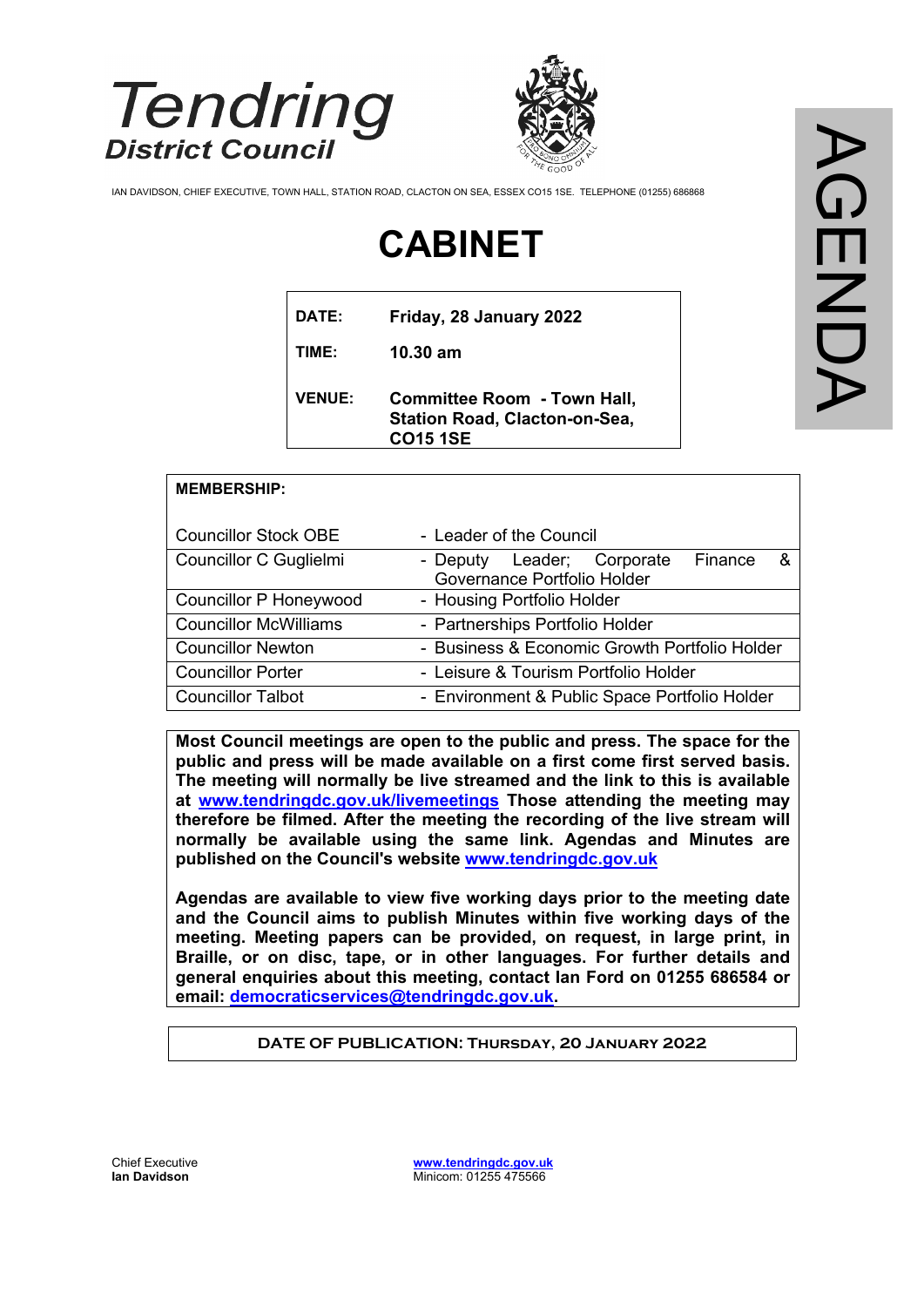#### **AGENDA**

#### **1 Apologies for Absence**

The Cabinet is asked to note any apologies for absence received from Members.

#### **2 Minutes of the Last Meeting (Pages 1 - 20)**

To confirm and sign the minutes of the last meeting of the Cabinet held on Friday 17 December 2021.

#### **3 Declarations of Interest**

Councillors are invited to declare any Disclosable Pecuniary Interests or Personal Interest, and the nature of it, in relation to any item on the agenda.

#### **4 Announcements by the Leader of the Council**

The Cabinet is asked to note any announcements made by the Leader of the Council.

#### **5 Announcements by Cabinet Members**

The Cabinet is asked to note any announcements made by Members of the Cabinet.

#### **6 Matters Referred to the Cabinet by the Council**

There are none on this occasion.

#### **7 Matters Referred to the Cabinet by a Committee - Reference from the Resources and Services Overview & Scrutiny Committee - A.1 <b>-Financial Forecast/Budget Proposals 2022/23 and Housing Revenue Account Budget Proposals 2022/2023 (Pages 21 - 24)**

To enable the Cabinet to consider the recommendations made by the Resources and Services Overview & Scrutiny Committee following that Committee's scrutiny of the Updated Financial Forecast/Budget Proposals 2022/23 and Housing Revenue Account Budget Proposals 2022/2023.

#### **8 Leader of the Council's Items - A.2 - Key Priority Actions 2021/22 Towards Corporate Plan Themes - Monitoring Report at the Third Quarter Point (Pages 25 - 42)**

To provide the Cabinet with an update on the positive progress with the Key Priority Actions adopted for 2021/22 towards the Council's Corporate Plan Themes for 2020/24.

#### **9 Cabinet Members' Items - Report of the Corporate Finance and Governance Portfolio Holder - A.3 - Latest Financial Forecast / Final General Fund Budget Proposals 2022/23 (Pages 43 - 64)**

To seek Cabinet's approval of the latest financial forecast and final General Fund budget proposals 2022/23 (including Council Tax proposals) for recommendation to Council on 15 February 2022.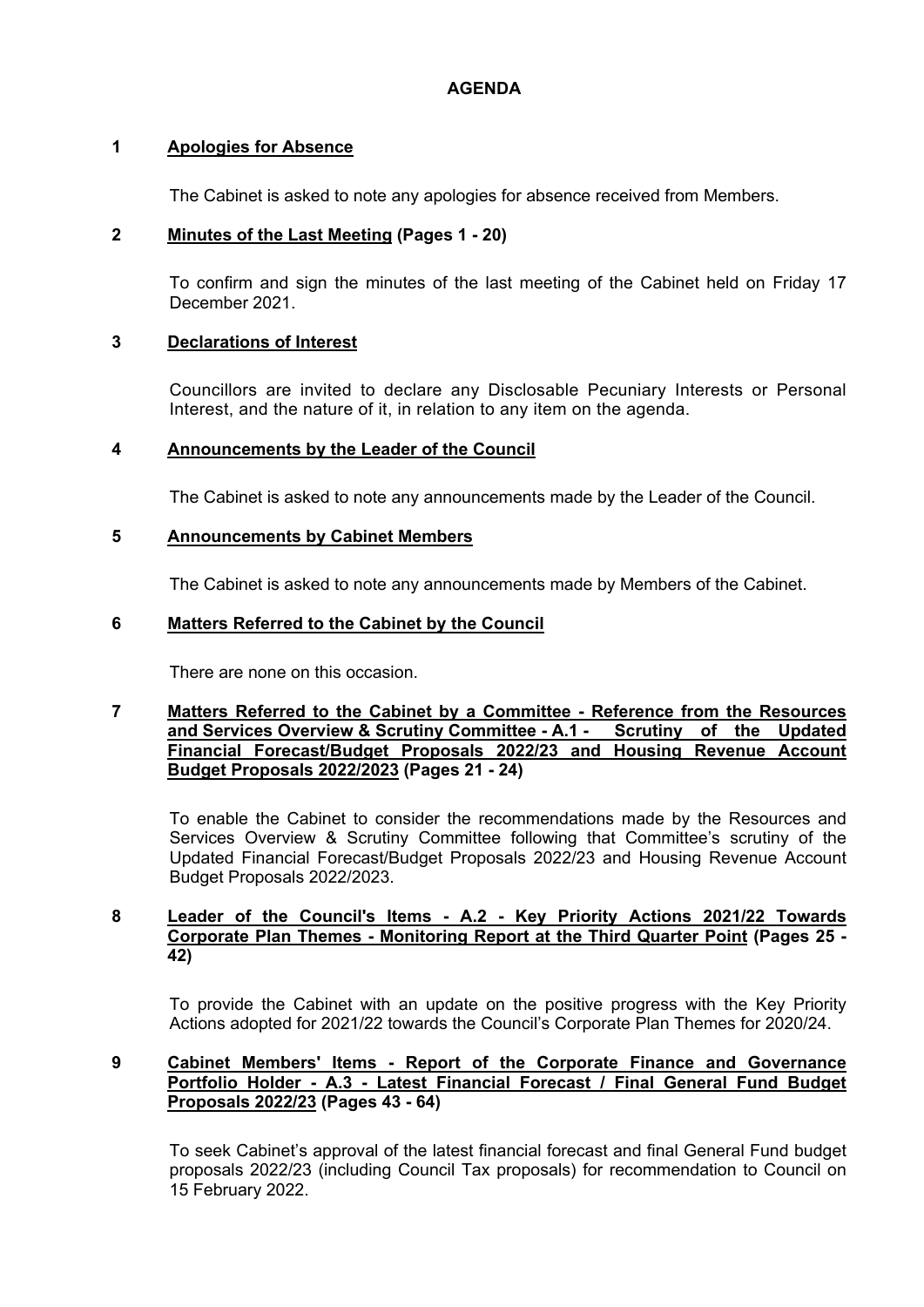#### **10 Cabinet Members' Items - Joint Report of the Housing Portfolio Holder and the Corporate Finance & Governance Portfolio Holder - A.4 - Housing Revenue Account Budget Proposals 2022/2023 (Pages 65 - 82)**

To seek Cabinet's approval of the final Housing Revenue Account (HRA) budget proposals 2022/23 (including fees and charges, capital programme and movement in HRA Balances) for recommendation to Council on 15 February 2022.

#### **11 Cabinet Members' Items - Joint Report of the Business & Economic Growth Portfolio Holder and the Corporate Finance & Governance Portfolio Holder - A.5 - Starlings Site and Milton Road, Harwich Redevelopments (Pages 83 - 96)**

To request that, given the significant inflation in construction costs in the last six months, Cabinet approves a transfer of £272,383 from the Business Investment Fund to the Starlings project.

To also request that demolition of the Milton Road Car Park is postponed and an options paper is brought forward for the site during 2022/23. In the interim that at least £74,000 of the sum to demolish Milton Road Car Park be reassigned to the Starlings project, to enable the scheme to proceed. Further, that up to £12,000 of budgeted demolition costs for Milton Road are used to commission a report to determine the carpark's current condition and structural stability and the maintenance requirements and costs.

#### **12 Cabinet Members' Items - Joint Report of the Business & Economic Growth Portfolio Holder and the Housing Portfolio Holder - A.6 - Jaywick Sands Covered Market and Managed Workspace (Pages 97 - 114)**

To allocate a further £254,465 from Tendring District Council New Homes Bonus to the Jaywick Sands Covered Market and Managed Workspace Project given the recent significant increase in construction costs demonstrated by tender returns.

To seek further external funding from partners and enter into agreement with them to meet the remaining gap in funding for the project. Depending on the success of the effort to source sufficient funds, the Council will enter into contract with a construction firm to deliver the project.

#### **13 Management Team Items**

There are none on this occasion.

#### **14 Exclusion of Press and Public**

The Cabinet is asked to consider passing the following resolution:

"That under Section 100A(4) of the Local Government Act 1972, the press and public be excluded from the meeting during consideration of Agenda Item 15 on the grounds that it involves the likely disclosure of exempt information as defined in paragraph 3 of Part 1 of Schedule 12A, as amended, of the Act."

#### **15 Exempt Minutes of the Meeting held on Friday 17 December 2021 (Pages 115 - 120)**

To confirm and sign as a correct record the exempt minutes of the meeting of the Cabinet held on Friday 17 December 2021.